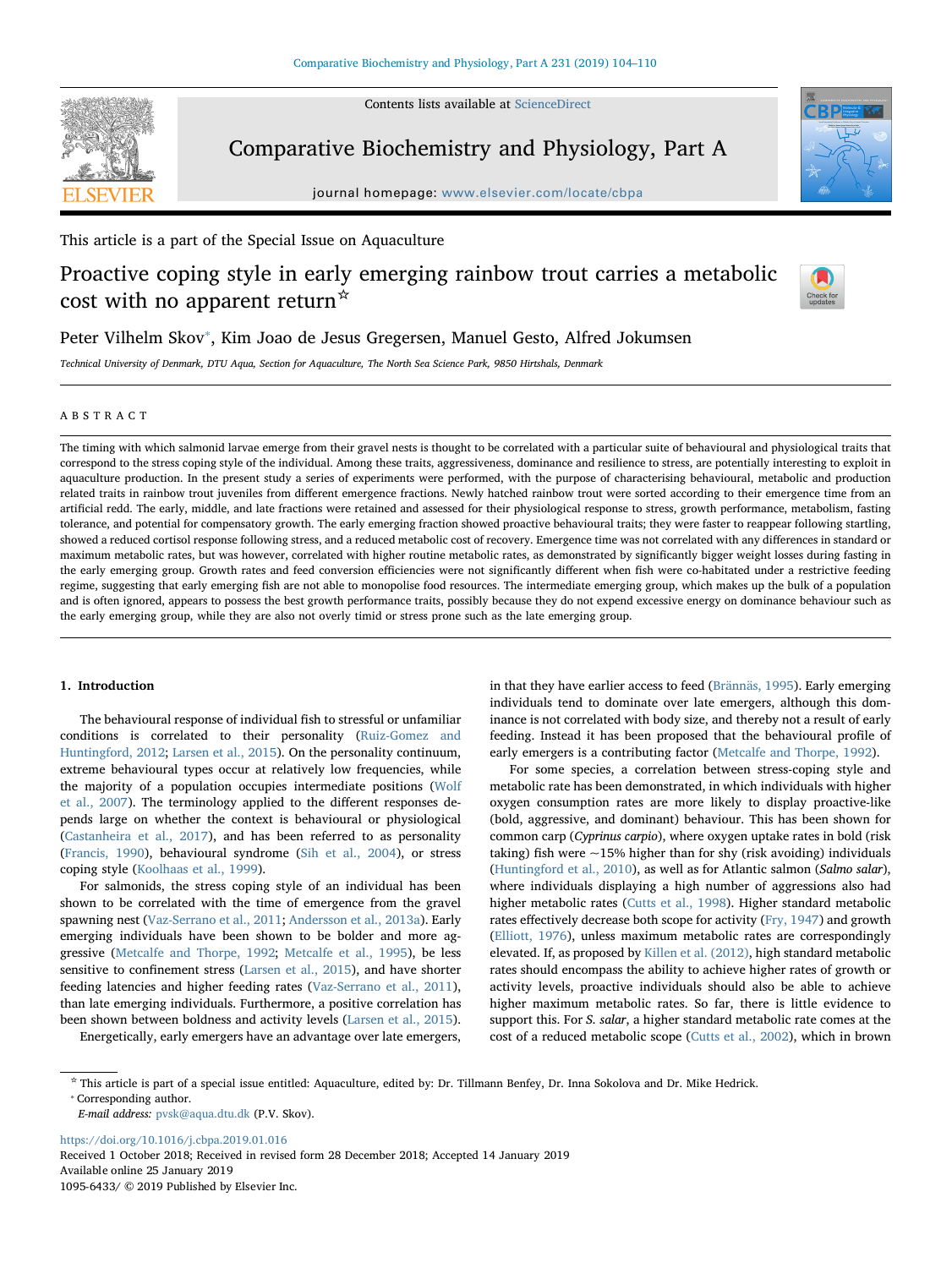trout (S. trutta) has been linked to reduced feed intake [\(Auer et al.,](#page-5-16) [2015\)](#page-5-16).

In aquaculture, there is a great interest in obtaining lines of robust fish for on-growing, based on the assumption that these are more resilient to stress and disease, feed more and utilize feed more efficiently ([Castanheira et al., 2017\)](#page-5-2). Selecting rainbow trout based on their emergence time could therefore be a potential way to obtain fish with improved stress coping ability and higher growth potential. The bioenergetic, territorial and behavioural profiles have, to some extent, been described for early and late emergers ([Brännäs, 1995;](#page-5-9) [Larsen et al.,](#page-5-1) [2015\)](#page-5-1). Additionally, some production related studies have been conducted, focusing on how fish from different emergence fractions handle crowding or other stressful conditions [\(Trenzado et al., 2006](#page-6-2); [Van de](#page-6-3) [Nieuwegiessen et al., 2010](#page-6-3)). However, while proactive fish may be better able to handle stressful conditions, relatively little is known about their performance in a production environment under routine conditions - that is, not deliberately subjected to known stressful conditions. The aim of the present study was to test the hypothesis that different emergence fractions were characterised by specific behavioural or physiological traits. We subsequently wanted to examine to what extent these traits influence energetics, feeding behaviour, and growth, i.e. potentially advantageous to select for in aquaculture production. To this end, selected emergence fractions of rainbow trout were subjected to respirometry, behavioural tests, and growth trials, to determine their behavioural and physiological characteristics.

### 2. Materials and methods

## 2.1. Research animals and housing

A total of 10.000 fertilized all-female rainbow trout (Oncorhynchus mykiss) eggs were obtained from Seven Springs Trout Hatchery Ltd. (Batch no. 14053, Co Antrim, North Ireland, United Kingdom). Upon arrival, eggs were 265 degree-days (accumulated temperature unit). Eggs were evenly distributed in 3 tray incubators with screen bottoms supplied by gravity fed water from a reservoir, in a room thermostatted at 7 °C. Hatching began at 356 degree-days and was completed at 384 degree-days. Hatched fry were progressively distributed in three separate emergence incubators as described previously [\(Vaz-Serrano et al.,](#page-6-1) [2011\)](#page-6-1). Emergence incubators consisted of hatching trays with a layer of golf balls covering the bottom, and an emergence route 'downstream', from which emerging fry could be collected, according to their emergence time; the first 20% to emerge, the next 20% to emerge, and so forth. These fractions were designated early, early-middle, middle, middle-late and late. Of these, only the early, middle, and late fractions were used in the present study. Fish from the three retained emergence fractions were divided into triplicate 30 L tanks (Ø 40 cm, d 25 cm) and reared until they reached a body mass of approximately 3 g, at which time they were transferred to a triplicate system of  $1 \times 1$  m tanks with a water depth of 28 cm. Water supply to the tanks came from a recirculated system thermostatted at 16 °C. Fish were maintained on a size-appropriate commercial trout diet (Performa EX, Aller Aqua, Denmark) on the optimal feeding regime as specified by the manufacturer.

The present work was undertaken as a series of individual experiments, some on individual fishes others on groups of fishes. All experiments were conducted in accordance with Danish and EU legislation (Directive 2010/63/EU) under permission from the Danish Animal Research Authority (permit no. 2014-15-0201-00416).

#### 2.2. Experimental procedures

#### 2.2.1. Juvenile growth trial

To assess overall growth performance of the different emergence fractions, a 7 week growth trial was performed on triplicate groups from each emergence fraction. Each tank  $(1 \times 1 \times 0.45 \text{ m})$  was stocked

with a biomass of 1200 g of juvenile fish, with an average body mass of 12.6 g. Fish were fed daily rations corresponding to 2.2% of their biomass using mechanical belt feeders. Daily rations were adjusted using an assumed feed conversion ratio of 0.7. An intermediate weighing was conducted on day 26, at which time feeding tables were adjusted for observed growth, and again at the end of the growth trial. Feed was withheld for 24 h prior to weighing to allow gastric evacuation.

## 2.2.2. Behavioural response to startling and the presence of a novel object

In order to standardize the assessment of the behavioural response to a disturbance, a protocol based on the methodology described by [Killen et al. \(2012\)](#page-5-14) with some modifications was employed. The tests were conducted in a system of 3 identical grey tanks (L  $75 \times W 50 \times H$ 15 cm) that served as behavioural arenas. The end of each arena was fitted with a sheltered area in the form of a Styrofoam sheet covering the first 20 cm of the tank length and spanning the full width. The remaining 55 cm was an open arena. Each arena was supplied by a flow of aerated water thermostatted at 16 °C, delivered from a 20 L sump below, at a rate of 300 L h<sup>-1</sup>. Water flow was in the direction from the open arena towards the sheltered area. Each arena was visually isolated with opaque plastic sheeting to avoid disturbance, and behavioural activity was video recorded (HD-4110, Hewlett Packard) for later analysis. Fish to be used in experiments were isolated in 30 L sections of glass aquaria 36 h prior to behavioural tests. During this time they were fasted to avoid any confounding effects of digestion. On the day of the experiment, a fish from the early, middle and late fraction were assigned randomly to each of the behavioural arenas.

At the beginning of the experiment, the fish were placed in their designated tank and left to acclimatize for 4 h. The trial period lasted 60 min, and started at the end of the 4 h acclimatization period. The test was initiated by dropping a  $3 \times 10$  cm cylinder into the arena at a time when the fish was occupying a part of the open arena. The cylinder was attached to a string, ensuring that it remained hanging in the water column, and that it was always delivered from the same height, and into the same area of the open arena.

The response to the dropping cylinder was for the fish to seek shelter under the Styrofoam cover. In the assessment of fish behaviour, the following 4 parameters were analysed; whether or not the tested fish would re-appear from shelter during the 60 min observation period, the time it took until it appeared from under the cover (snout of the fish being visible), the time it took for the fish to completely emerge from under the cover, and the time it spent in the open part of the arena. A total of 21–24 fish with similar masses were tested from each fraction (mean body mass  $37.1 \pm 1.4$  g). In the calculation of temporal variables, fish that did not appear from the shelter were excluded from the analyses.

#### 2.2.3. Respiratory physiology and post-stress oxygen debt

Following the 60 min observation in the behavioural experiment fish were subjected to a chase protocol as described by [Norin and Malte](#page-5-17) [\(2011\).](#page-5-17) Individual fish were placed in a circular tub (Ø 40 cm) containing 40 L aerated water at 16 °C, and chased by hand until they did not respond to handling. Fish were then transferred to an individual respirometer in a triplicate system. Respirometers were immersed in a 235 L bath receiving aerated, UV treated water from a 600 L reservoir thermostatted at 16 °C, with a daily water replacement of 40%. The volume of each respirometer, including the recirculation loop, was 950 mL. Oxygen consumption was determined using intermittent flowthrough respirometry as described by Steff[ensen \(1989\)](#page-6-4), using 840 s loops, consisting of a 60 s wait period, a 500 s measurement period, and a 280 s flush period. Oxygen content was measured using fibre optic oxygen sensors (Oxy-4 mini, PreSens Precision Sensing GmbH, Regensburg, Germany). Oxygen data was collected over a 24 h period, and analysed online using automated software (AutoResp2, Loligo Systems, Tjele, Denmark). Respirometers were covered by opaque plastic during measurements to avoid visual disturbance. The first oxygen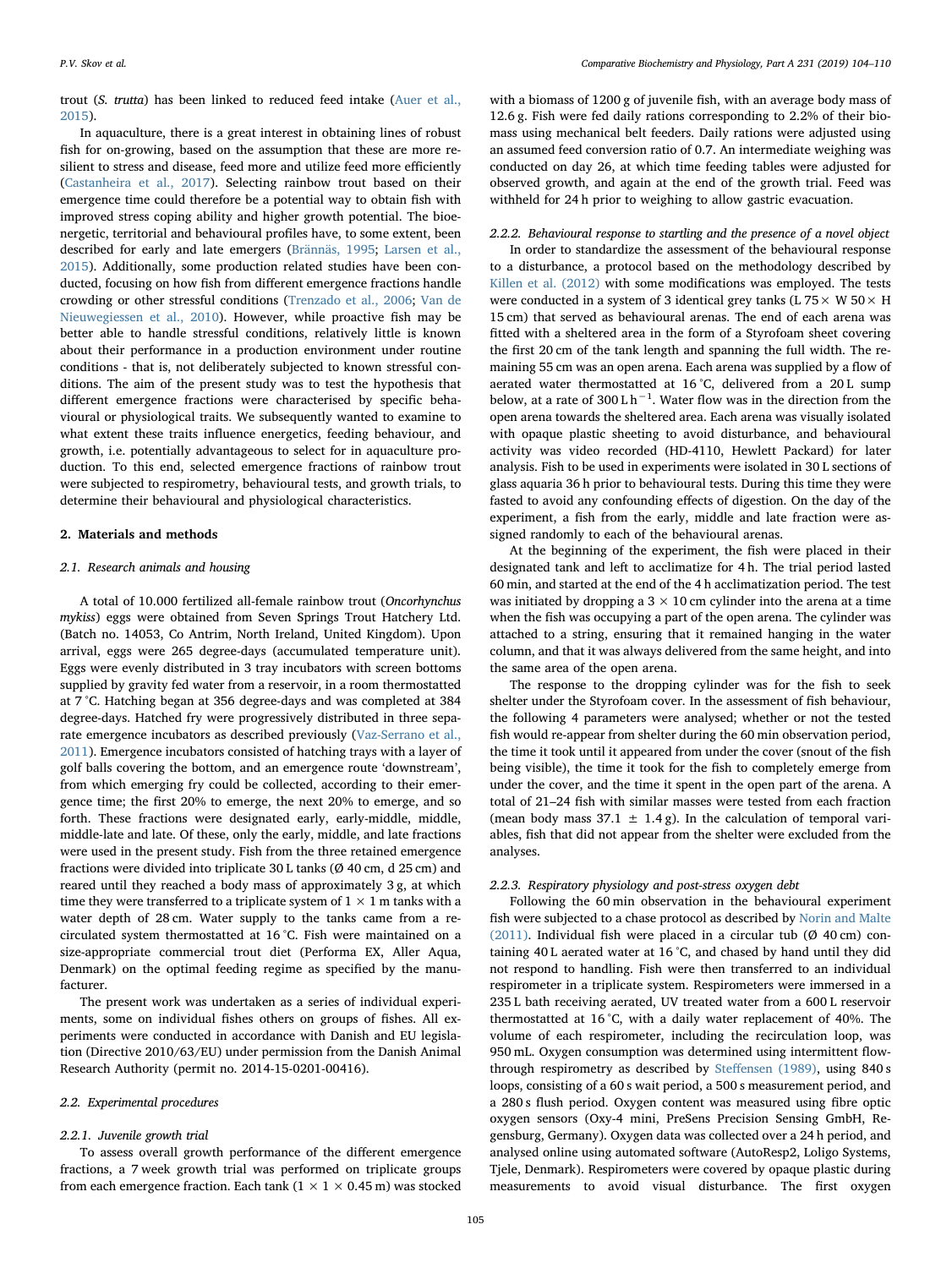consumption measurement  $(MO<sub>2</sub>)$  following transfer to the chamber was taken as the maximum oxygen consumption rate  $(MO<sub>2 MAX</sub>)$ . Standard metabolic rates (SMR) were calculated from a frequency distribution of all measurements as described by [Skov et al. \(2011\)](#page-6-5). Metabolic scope was calculated in absolute terms, as the difference between SMR and  $MO_{2 \text{ MAX}}$ . Fish were considered to have repaid their oxygen debt following stress when 2 consecutive  $MO<sub>2</sub>$  measurements were within 10% of the calculated SMR. Oxygen debt was calculated as the summated  $MO<sub>2</sub>$  within this time period.

## 2.2.4. Cortisol response to stress

In order to determine the magnitude of the cortisol release following stress, 8 fish from the early (60.0  $\pm$  2.2 g), middle (62.1  $\pm$  2.7 g) and late (61.0  $\pm$  3.3 g) emergence fraction, were isolated in 30 L sections of glass aquaria, and allowed to acclimate overnight. The following day, each fish was individually netted and anaesthetised in 40 mg  $L^{-1}$  benzocaine, while taking care not to disturb other fish. Upon loss of equilibrium, a 300 μL blood sample was taken. Fish were then recovered from anaesthesia, and subjected to a 5 min stress challenge where the water level was lowered so that fish were forced to lie on their side. At the end of the challenge, approximately 10 min after first being netted from the tank, fish were re-anaesthetised, and an additional 300 μL blood sample was drawn. Blood was centrifuged at 10000g at 4 °C for 5 min immediately after being sampled. The plasma fraction was then transferred to a cryovial, frozen on dry ice, and stored at −80 °C until analysis. Following ethyl ether extraction, plasma samples were analysed for cortisol using a commercial ELISA kit (Neogen Europe Ltd.) according to the protocol provided by the manufacturer.

## 2.2.5. Fasting and re-feeding in individual fish

To assess the rate of weight loss during periods of feed limitation, and their potential for weight gain during re-feeding, 10 fish from the early (57.4  $\pm$  1.7 g), middle (51.9  $\pm$  1.4 g), and late (51.6  $\pm$  2.2 g) emergence fraction were individually isolated in 30 L sections of glass aquaria. Fish that had been fasted for 24 h were weighed upon insertion. Feed was then withheld for a period of 10 days, after which fish were re-weighed. The following 7 days, fish were fed ad libitum for 1 h each morning. Any uneaten feed was siphoned from the tanks at the end of the feeding period. After 7 days of re-feeding, fish were fasted for 24 h and weighed again. Rates of weight loss and weight gain were calculated as specific growth rates (SGR, %  $\rm{d}^{-1}$ ).

#### 2.2.6. Fasting and re-feeding during co-habitation

To assess whether rates of weight loss and weight gain during semirestrictive re-feeding were affected by co-habitation of different emergence fractions, a total of 75 fish from the early (67.7  $\pm$  0.6 g), middle (68.1  $\pm$  0.9 g), and late (65.1  $\pm$  1.3 g) fraction were tagged with passive integrated transponders (PIT tag,  $2 \times 12$  mm), and 25 fish from each fraction were stocked in triplicate in 450 L tanks ( $1 \times 1 \times 0.45$  m) connected to a recirculating system thermostatted at 16 °C. Fish were allowed to recover from tagging for a period of 2 weeks during which time they were fed a daily ration corresponding to 1.5% of their body mass. After recovery, fish were weighed again, returned to the tanks and fasted for 10 days. Fish were then re-weighed, and fed a restricted ration of 0.9% per day for the following 21 days, fasted for 24 h and reweighed.

## 2.3. Statistical analyses

All data are presented as mean values  $\pm$  standard error of the mean (SEM). Statistical analyses were performed using SigmaPlot 13 (Systat Software, Inc., San Jose, CA). Differences in the proportion of fish from the different emergence fractions to appear following the startle trial were assessed using a Chi-square for equality of proportions. All other data was subjected to a one-way ANOVA after being tested for normality and equal variance. In all cases, statistical significance was

#### <span id="page-2-0"></span>Table 1

Initial growth of early, middle and late emerging fractions. Data are mean values from triplicate tanks, and based on a 7 week growth trial, feeding at a daily rate corresponding to 2.2% of the tank biomass. Feed conversion ratio (FCR) is calculated as unit of feed intake per unit of growth. Specific growth rate (SGR) is calculated as (Ln (Final mass) – Ln (Initial mass)) / number of feeding days  $\times$ 100%.

|                              | Early           | Middle         | Late           | p     |
|------------------------------|-----------------|----------------|----------------|-------|
| Initial mass $(g)$           | $14.2 + 1.1$    | $11.6 \pm 0.5$ | $12.1 + 0.7$   | 0.125 |
| Final mass $(g)$             | $54.3 + 2.2$    | $48.0 \pm 1.2$ | $49.5 + 1.6$   | 0.092 |
| Weight gain $(g)$            | $40.2 + 1.1$    | $36.5 + 0.7$   | $37.4 \pm 1.0$ | 0.075 |
| FCR (g feed $g^{-1}$ )       | $0.80 + 0.01$   | $0.80 + 0.00$  | $0.80 + 0.01$  | 0.879 |
| $SGR$ (% day <sup>-1</sup> ) | $2.28 \pm 0.11$ | $2.50 + 0.05$  | $2.45 + 0.07$  | 0.196 |

accepted at  $p < .05$ .

#### 3. Results

## 3.1. Initial growth

Results from the initial growth trial are given in [Table 1.](#page-2-0) Similar weight gains, feed conversion ratios and specific growth rates were observed for all 3 emergence fractions.

#### 3.2. Behavioural response to startling and the presence of a novel object

All fish, regardless of their emergence fraction, responded to startling by seeking refuge under the sheltered area of the tank. There were significant differences in the proportion of fish that reappeared during the 60 min that the trial lasted ( $p = .032$ ). From the early emerging fraction, 16 out of 23 tested fish (69.6%) re-appeared within the 60 min observation period. From the middle fraction, 9 out of 22 (40.9%) reappeared, and from the last fraction, 6 out of 18 (33.3%) reappeared. There were no significant differences between groups in the time it took to first appear from under the shelter ( $p = .298$ ), to fully emerge  $(p = .591)$ , or the total time spent in the open part of the arena  $(p = .772)$ .

#### 3.3. Respiratory physiology and post-stress oxygen consumption

Early, middle, and late emerging fractions of rainbow trout showed no differences in their SMR ( $p = .735$ ), MMR ( $p = .399$ ) or metabolic scope ( $p = .123$ ) [\(Table 2\)](#page-2-1). The late emerging fraction had a post-stress oxygen debt that was 55-70% higher ( $p = .005$ ) than that of the middle and early emerging fractions [\(Fig. 1](#page-3-0)B). With no differences in MMR between fractions, this resulted in significantly longer ( $p = .001$ ) recovery times for the late emerging fraction [\(Fig. 1C](#page-3-0)).

#### 3.4. Stress response

No differences in resting cortisol levels were observed between the different emergence fractions [\(Fig. 1A](#page-3-0)). The cortisol response following stress was significantly higher ( $p = .028$ ) in the late emerging fraction than in the early emerging fraction. The middle fraction showed an

#### <span id="page-2-1"></span>Table 2

Mass specific standard (SMR) and maximum (MMR) metabolic rates of early  $(n = 7)$ , middle  $(n = 9)$  and late  $(n = 7)$  emerging fish. Metabolic scope (MS) is calculated in absolute terms as MMR less SMR.

|                                                                                       | Early                                              | Middle                            | Late          |                |
|---------------------------------------------------------------------------------------|----------------------------------------------------|-----------------------------------|---------------|----------------|
| SMR (mg $O_2$ kg <sup>-1</sup> h <sup>-1</sup> )<br>MMR ( $mgO2$<br>$kg^{-1}h^{-1}$ ) | $169.6 \pm 10.4$ $169.5 \pm 6.7$<br>$553.5 + 27.7$ | $533.5 \pm 21.2$ 525.0 $\pm$ 24.8 | $166.7 + 9.6$ | 0.966<br>0.711 |
| MS (mg $O_2$ kg <sup>-1</sup> h <sup>-1</sup> )                                       | $384.0 \pm 31.0$                                   | $364.0 \pm 17.7$ 358.4 $\pm$ 21.2 |               | 0.732          |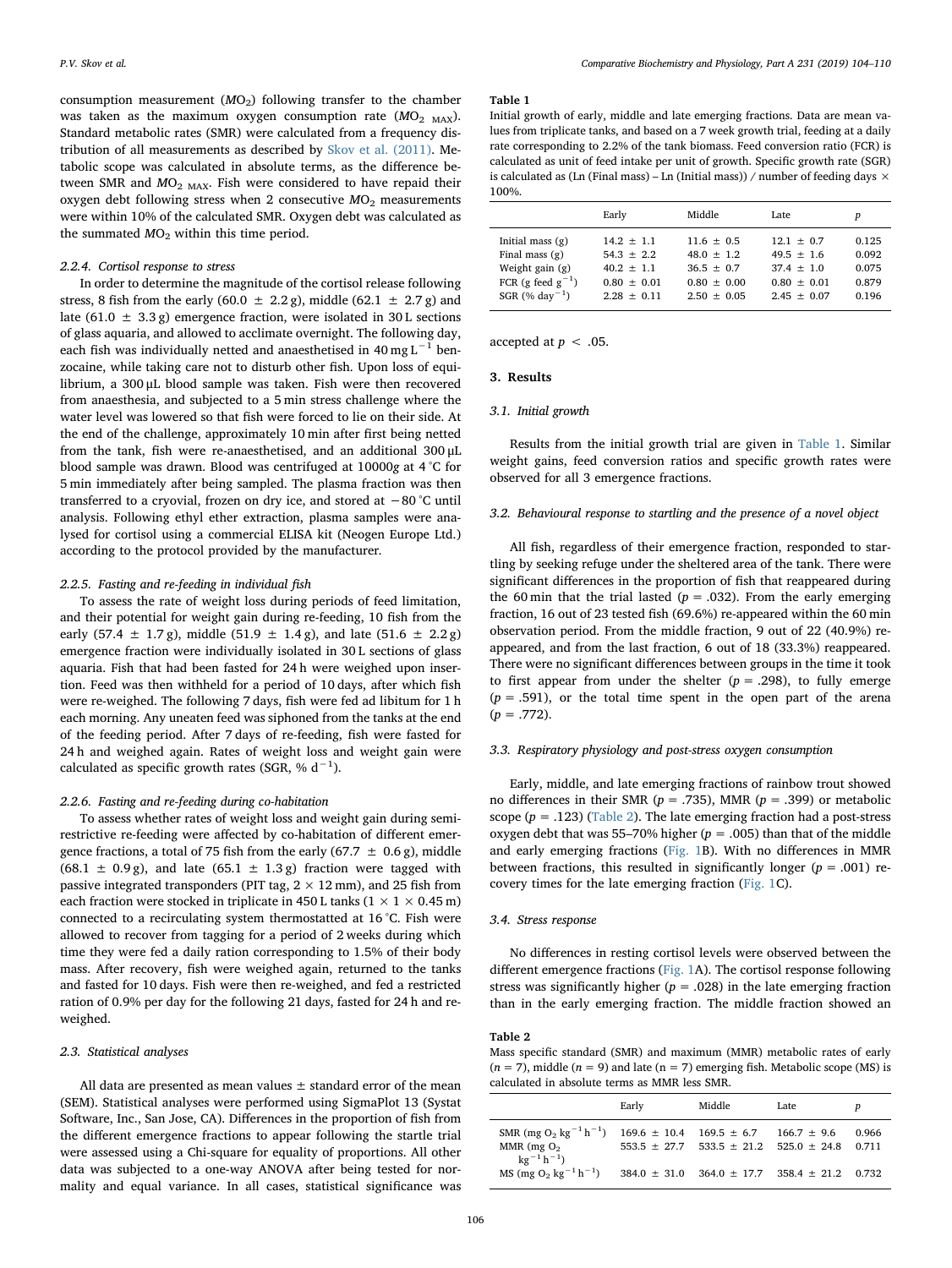<span id="page-3-0"></span>

## **Emergence fraction**

Fig. 1. Baseline and post-stress cortisol levels in individuals from of the early  $(n = 9)$ , middle  $(n = 10)$ , and late  $(n = 9)$  emergence fractions are shown in (a), the cumulative oxygen debt (summated oxygen consumption in excess of SMR) during recovery from stress (b), and the total time taken to recover from stress as quantified by the oxygen debt being repaid (c).

intermediate cortisol response that was not significantly different from the early or late fraction.

### 3.5. Fasting and re-feeding in single fish

There were no differences in initial body masses prior to the experiment ( $p = .751$ ). Absolute losses, gains and growth rates during 10 days of fasting and 7 days of refeeding of individual fish are given in [Table 3.](#page-4-0) Weight loss during fasting, was significantly higher in the early emerging fraction, than in the late emerging fraction. Early and late emerging fractions displayed significantly lower SGRs during re-feeding than the intermediate group ([Fig. 2\)](#page-4-1). The ratio between weight gain during re-feeding, and weight loss during fasting, was significantly higher in the intermediate individuals than in the early emerging fraction. The intermediate group regained lost body mass 5.7-fold, while the early and late emerging fraction only achieved 3.6 and 4.9 fold gains in body mass. Feed intake during re-feeding was not recorded; therefore it was not possible to calculate feed conversion efficiency.

## 3.6. Fasting and re-feeding during co-habitation

Weight losses and gains in the co-habitation experiment are shown in [Fig. 2.](#page-4-1)There were no significant differences in weight losses during fasting. These ranged from 3.38  $\pm$  0.19 g in the late emerging fraction  $(5.29 \pm 0.21\% \text{ BM})$  to 3.74  $\pm$  0.06 g (5.58  $\pm$  0.04%) in the early emerging fraction. The intermediate group performed best, with intermediate weight losses during fasting, and the highest weight gains during refeeding. The intermediate group achieved the highest gain to loss ratio for the three groups, at 3.75  $\pm$  0.07 g gained per g lost.

## 4. Discussion

The behavioural assessment of rainbow trout in the present study confirms that different emergence fractions possess some of the physiological and behavioural traits that are characteristic of the reactive and proactive coping styles. The behavioural experiments and oxygen consumption measurements during recovery from chasing suggest that fish from the early emerging fraction are bolder and less stress sensitive than the late emerging fractions. This was further supported by the cortisol measurements following stress exposure. Weight loss during starvation was used as a proxy for energy use, and showed that fish from the early emerging fraction have higher routine metabolic rates than the late emerging individuals. In a number of other physiological aspects, such as resting cortisol levels, SMR and MMR, the emergence fractions did not differ.

The behavioural response to an object dropping into the holding tank, was identical for all emergence fractions. From the early emerging fraction, a significantly higher proportion of fish reappeared during the observation period. This suggests that fish from the early emerging fraction are bolder and more exploratory. However, regardless of emergence fraction, there were no differences in the time it took fish to reappear, or the amount of time they spent in the open arena during the observation period. Our observations support earlier findings by [Ruiz-](#page-5-18)[Gomez et al. \(2008\),](#page-5-18) who showed that dominant rainbow trout startled by a novel object are quicker to resume previous behaviour. The lack of difference in the time spent in the open end of the arena are in contrast to the results by [Sneddon \(2003\).](#page-6-6) Here, bold rainbow trout spent the majority of their time in the open part of an arena, while shy individuals preferred to stay under shelter. The presence of a feeding stimulus in the study by [Sneddon \(2003\)](#page-6-6) may have been an influencing factor, but as may other factors such as overhead fluorescent lighting or colour of the test tank.

A more proactive personality in the early emerging fraction was further supported by the stress and recovery experiments. Proactive individuals usually have a lower reactivity of the hypothalamus-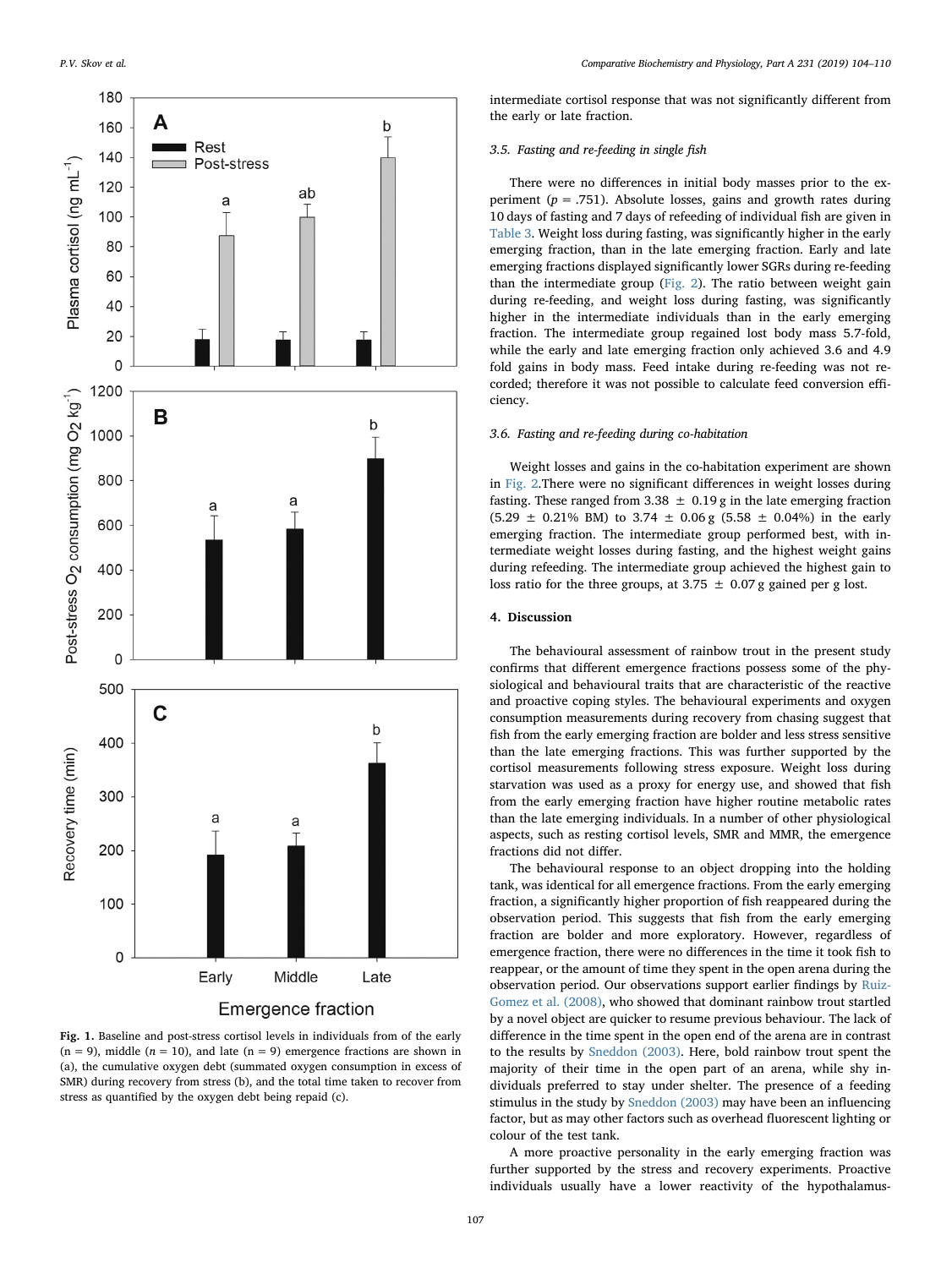#### <span id="page-4-0"></span>Table 3

Body mass (BM) of early (n = 9), middle (n = 9), and late (n = 9) emerging rainbow trout at the onset of the experiment (BM INIT), following fasting (BM FAST) and following refeeding (BM RE-FED). Specific growth rates (SGR) were calculated as specified in the legend for [Table 1](#page-2-0). The capacity to compensate for lost body mass is expressed as the ratio between weight gain and weight loss (gain:loss abs).

|                                                                                                                                                                                                            | Early                                                                                                                                                                                                                           | Middle                                                                                                                                                                                                                               | Late                                                                                                                                                                                                                              |                                                                               |
|------------------------------------------------------------------------------------------------------------------------------------------------------------------------------------------------------------|---------------------------------------------------------------------------------------------------------------------------------------------------------------------------------------------------------------------------------|--------------------------------------------------------------------------------------------------------------------------------------------------------------------------------------------------------------------------------------|-----------------------------------------------------------------------------------------------------------------------------------------------------------------------------------------------------------------------------------|-------------------------------------------------------------------------------|
| $BM$ INIT $(g)$<br>$BM$ FAST $(g)$<br>$BM$ RE-FED $(g)$<br>SGR FAST $(\% d^{-1})$<br>SGR RE-FEED $(\% d^{-1})$<br>$BM$ abs loss $(g)$<br>BM relative loss (%)<br>BM abs gain $(g)$<br>BM relative gain (%) | $53.41 \pm 1.67$<br>$50.21 \pm 1.56$<br>$61.29 \pm 1.86$<br>$-0.62 \pm 0.04$ <sup>a</sup><br>$2.00 \pm 0.15$<br>$3.20 \pm 0.23$ <sup>a</sup><br>5.98 $\pm$ 0.35 $^{\rm a}$<br>$11.08 \pm 0.95$<br>$22.19 \pm 1.87$ <sup>a</sup> | $51.93 \pm 1.35$<br>$49.31 \pm 1.26$<br>$64.02 \pm 1.94$<br>$-0.52 \pm 0.03$ <sup>ab</sup><br>$2.60 \pm 0.14$<br>$2.62 \pm 0.15$ <sup>ab</sup><br>5.04 $\pm$ 0.24 <sup>ab</sup><br>$14.71 \pm 1.00$<br>$29.80 \pm 1.74$ <sup>b</sup> | $51.63 \pm 2.19$<br>$49.30 \pm 2.11$<br>$60.44 \pm 2.93$<br>$-0.46 \pm 0.04^{\mathrm{b}}$<br>$2.02 \pm 0.25$<br>$2.33 \pm 0.20^{\mathrm{b}}$<br>4.53 $\pm$ 0.35 <sup>b</sup><br>$11.14 \pm 1.52$<br>$22.71 \pm 3.03$ <sup>a</sup> | 0.751<br>0.908<br>0.524<br>0.011<br>0.050<br>0.013<br>0.011<br>0.065<br>0.048 |
| Gain:Loss abs                                                                                                                                                                                              | $3.55 \pm 0.33$ <sup>a</sup>                                                                                                                                                                                                    | 5.74 $\pm$ 0.44 $^{\rm b}$                                                                                                                                                                                                           | 4.86 $\pm$ 0.56 <sup>ab</sup>                                                                                                                                                                                                     | 0.008                                                                         |
|                                                                                                                                                                                                            |                                                                                                                                                                                                                                 |                                                                                                                                                                                                                                      |                                                                                                                                                                                                                                   |                                                                               |

<span id="page-4-1"></span>

**Emergence fraction** 



pituitary-interrenal (HPI) axis upon stress exposure than reactive individuals ([Koolhaas et al., 2010;](#page-5-19) [Réale et al., 2007](#page-5-20); [Silva et al., 2010](#page-5-21); [Vindas et al., 2017](#page-6-7)). During undisturbed conditions, plasma cortisol levels did not differ between emergence fractions, suggesting that activity levels of the HPI axis are similar. Reactivity of the HPI axis on the other hand, differed significantly between emergence fractions. Following the manual chase protocol, the plasma cortisol levels in the late emerging fraction reached 140 ng mL $^{-1}$ , whereas the early and middle fraction increased to 90–100 ng mL<sup>-1</sup>. These levels correlate with the results of [Pottinger and Carrick \(1999\)](#page-5-22) who selected rainbow trout based on their HPI reactivity. In these fish, low and high responsive fish had cortisol levels of ca. 80 and 180 ng mL $^{-1}$ , respectively. The low reactivity of the HPI axis supports the hypothesis that early emerging fish are more proactive. The reduced HPI reactivity allowed the early emerging fish to recover from a stressful event significantly faster than the late emerging group (196  $\pm$  31 min v. 408  $\pm$  32 min) while the intermediate emerging fraction was in between (319  $\pm$  31). Since all emergence fractions repaid their oxygen debt at the same rate, between 0.47 and 0.50 min mg<sup>-1</sup> O<sub>2</sub> debt, the faster recovery of the early emerging fraction was the result of a proportionally smaller oxygen debt following stress.

The absence of any differences in standard and maximum metabolic rates between emergence fractions is in accordance with our previous observations from S. salar [\(Vaz-Serrano et al., 2011\)](#page-6-1), and from rainbow trout that originated from a population selectively bred for their post stress cortisol levels [\(Moltesen et al., 2016](#page-5-23)). While we were unable to

detect differences in SMR in the present study, it has been shown that dominance in individuals of S. salar is correlated with higher standard metabolic rates (SMR) than subordinate individuals and that this dominance is found in first feeding (e.g. early emerging) individuals ([Metcalfe et al., 1995](#page-5-8)). These authors suggest, that a high SMR is associated with a greater metabolic scope and energetic capacity for acts of aggression. This is in accordance with the performance model of metabolic rate [\(Careau et al., 2008](#page-5-24)), in which animals with high metabolic rates can collect, process, and invest nutritional energy faster, and therefore achieve higher growth rates and afford higher activity levels. While a greater metabolic scope would allow for the potential increased growth, while still accommodating the metabolic cost of aggression, this did not appear to apply to the early emergence fraction in the present study.

Intuitively, individuals with a high routine metabolism may be driven to process more feed on a daily basis to fuel this elevated RMR. As pointed out by [Careau et al. \(2008\)](#page-5-24) this may lead to hypertrophy of the digestive organs. Because digestive organs of fish may have a mass specific metabolism that is 25–35 times higher than e.g. skeletal muscle ([Oikawa and Itazawa, 2003](#page-5-25)), increased feed intake drives an increase in standard metabolic rate. The causality between feeding level, hypertrophy of digestive tissues, and metabolism, warrants further investigation.

During the past years, several methods to correlate metabolic rates with personality or coping style in fishes have been used. Although standard (SMR) and routine metabolic rates (RMR) are occasionally used interchangeably, routine metabolic rate has a behavioural component. It includes the metabolic cost of voluntary activity, and is a much more likely measure to reflect the metabolic cost of personality. While we did not quantify RMR directly (i.e. by respirometry), it is clear from the weight loss during fasting, that the early emerging fraction had significantly higher rates of substrate utilization to fuel metabolism. This suggests that there are metabolic costs associated with the proactive behavioural profile. That a similar correlation between RMR and weight loss during fasting has been shown in European sea bass (Dicentrarchus labrax) ([Killen et al., 2011\)](#page-5-26), lends support to this suggestion.

A higher RMR must drive an increase in feed intake, and it was therefore hypothesised that the early emerging fraction to some extent would monopolise feed resources during co-habitation, and that this might yield superior growth. Proactive individuals are more likely to actively forage, whereby they are able to achieve higher growth rates, even when resources are limited ([Hoogenboom et al., 2013](#page-5-27); [Reid et al.,](#page-5-28) [2012\)](#page-5-28). Contrary to expectations, when trout from the early, middle and late fraction were co-habitated, the middle fraction showed superior performance to the late and early emerging fraction. One possible explanation for why early emerging fish in the present experiment did not show superior growth, could be the presence of a large number of conspecifics. This may create the equivalent of a complex environment, whereby fish lose their advantage [\(Höjesjö et al., 2004\)](#page-5-29). However, data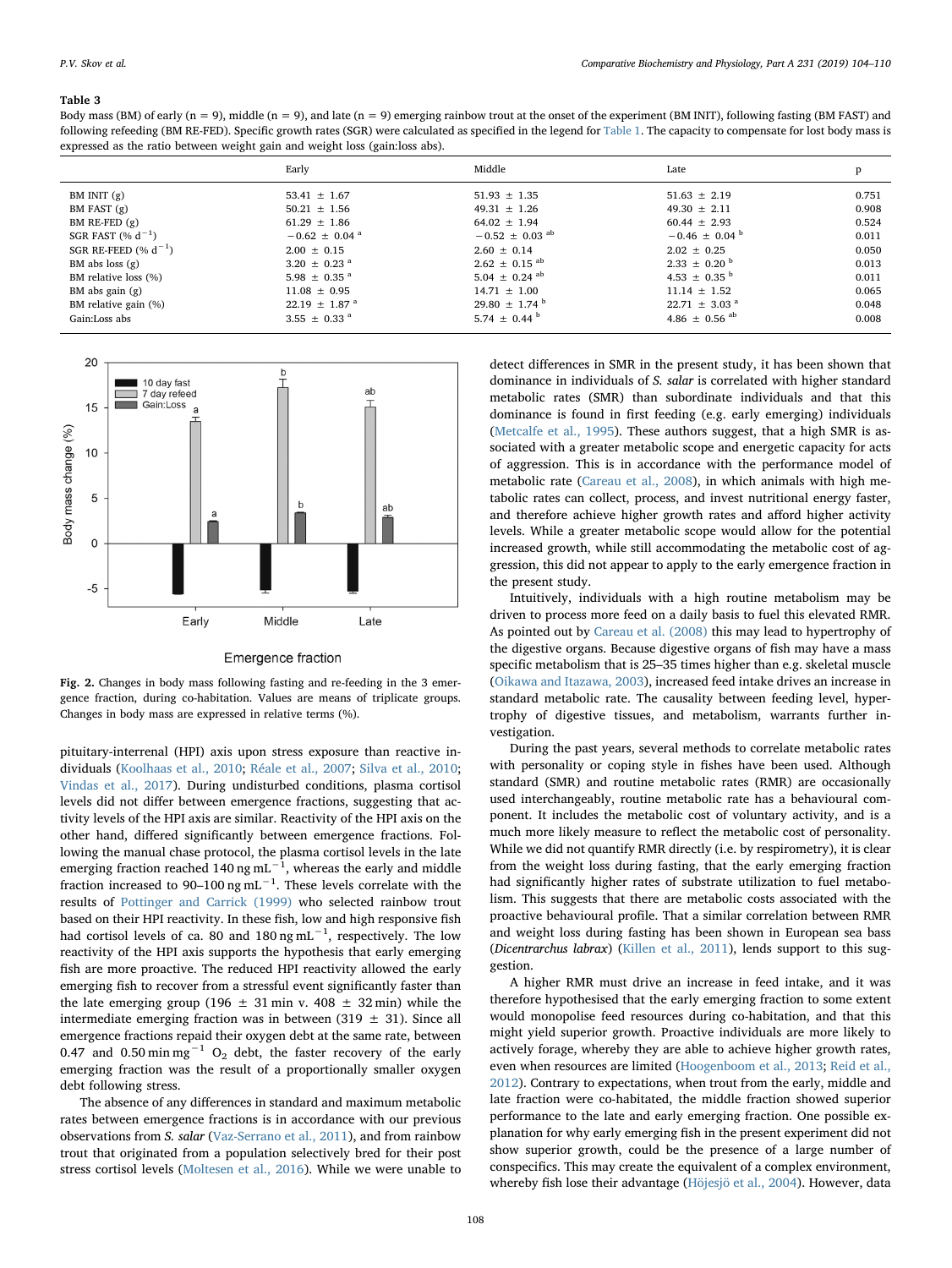from refeeding single fish also failed to demonstrate an increased capacity of early emergers to assimilate feed.

Boldness plays an ecological role when individuals compete for the same resource ([Ioannou et al., 2008](#page-5-30)), but in the present study, this was not clear. The present study showed that the early emerging fraction of rainbow trout show characteristics of having proactive coping styles, but under the conditions of the present experiment, an obvious advantage of being proactive was not apparent. In fact, the middle emerging fraction, which is assumed to be the general representative of a population ([Wolf et al., 2007](#page-6-0)), performed superiorly. Interestingly, it appears that the middle fraction possesses the best mix of characteristics; it has the behavioural reluctance of the late emerging fraction, the reduced stress sensitivity of the early emergers, and an intermediate routine metabolism. The overall result is an increased willingness to feed, which lends support to earlier work on juvenile rainbow trout ([Andersson et al., 2013b](#page-5-31)).

The present results on growth performance were obtained from fish reared in a controlled, and presumably low-stress environment, in which a constant temperature was maintained, oxygen levels were kept near saturation, and fish were not crowded. Under these conditions, the early emerging fraction did not show superior performance, but it cannot be ruled out that the boldness and reduced HPI reactivity of the early emerging fraction may be advantageous in other situations. Although we have shown that the rainbow trout in the present study show distinct behavioural and physiological phenotypes that correlate with emergence time, it is important to note that the genetic background of the fish is an important factor influencing the relationship between emergence time and the stress coping style. In a recent study, [Gesto et al. \(2017\)](#page-5-32) we showed that the emergence time did not correlate with the stress coping style in a population of rainbow trout that had been selectively bred for over 20 generations. It is possible that the selective pressure in breeding may diminish the phenotype diversity in terms of boldness/shyness, contributing to a higher behavioural homogeneity of the fish.

## Acknowledgements

The present research was conducted as part of the project "RobustFish" funded by the Danish Agrifish Agency through the Green Development and Demonstration Programme (Grant no. 34009-13- 0677), and the International Centre for Research in Organic Food Systems (ICROFS, Denmark).

#### References

- <span id="page-5-6"></span>Andersson, M.Å., Khan, U.W., Øverli, T., Gjøen, H.M., Höglund, E., 2013a. Coupling between stress coping style and time of emergence from spawning nests in salmonid fishes: Evidence from selected rainbow trout strains (Oncorhynchus mykiss). Physiol. Behav. 116-117, 30–34. <https://doi.org/10.1016/j.physbeh.2013.03.019>.
- <span id="page-5-31"></span>Andersson, M.Å., Laursen, D.C., Silva, P.I.M., Höglund, E., 2013b. The relationship between emergence from spawning gravel and growth in farmed rainbow trout Oncorhynchus mykiss. J. Fish Biol. 83, 214–219. [https://doi.org/10.1111/jfb.12153.](https://doi.org/10.1111/jfb.12153)
- <span id="page-5-16"></span>Auer, S.K., Salin, K., Anderson, G.J., Metcalfe, N.B., 2015. Aerobic scope explains individual variation in feeding capacity. Biol. Lett. 11, 20150793. [https://doi.org/10.](https://doi.org/10.1098/rsbl.2015.0793) [1098/rsbl.2015.0793.](https://doi.org/10.1098/rsbl.2015.0793)
- <span id="page-5-9"></span>Brännäs, E., 1995. First access to territorial space and exposure to strong predation pressure: A conflict in early emerging Atlantic salmon (Salmo salar L.) fry. Evol. Ecol. 9, 411–420. <https://doi.org/10.1007/BF01237763>.
- <span id="page-5-24"></span>Careau, V., Thomas, D., Humphries, M.M., Réale, D., 2008. Energy metabolism and animal personality. Oikos 117, 641–653. [https://doi.org/10.1111/j.0030-1299.2008.](https://doi.org/10.1111/j.0030-1299.2008.16513.x) [16513.x.](https://doi.org/10.1111/j.0030-1299.2008.16513.x)
- <span id="page-5-2"></span>Castanheira, M.F., Conceição, L.E.C., Millot, S., Rey, S., Bégout, M.-L., Damsgård, B., Kristiansen, T., Höglund, E., Øverli, Ø., Martins, C.I.M., 2017. Coping styles in farmed fish: Consequences for aquaculture. Rev. Aquac. 9, 23–41. [https://doi.org/10.1111/](https://doi.org/10.1111/raq.12100) [raq.12100.](https://doi.org/10.1111/raq.12100)
- <span id="page-5-11"></span>Cutts, C.J., Metcalfe, N.B., Taylor, A.C., 1998. Aggression and growth depression in juvenile Atlantic salmon: The consequences of individual variation in standard metabolic rate. J. Fish Biol. 52, 1026–1037. [https://doi.org/10.1006/jfbi.1998.0647.](https://doi.org/10.1006/jfbi.1998.0647)
- <span id="page-5-15"></span>Cutts, C.J., Metcalfe, N.B., Taylor, A.C., 2002. Juvenile Atlantic salmon (Salmo salar) with relatively high standard metabolic rates have small metabolic scopes. Funct. Ecol. 16, 73–78. <https://doi.org/10.1046/j.0269-8463.2001.00603.x>.

<span id="page-5-13"></span>[Elliott, J.M., 1976. The energetics of feeding, metabolism and growth of brown trout](http://refhub.elsevier.com/S1095-6433(18)30230-7/rf0045)

(Salmo trutta [L.\) in relation to body weight, water temperature and ration size. J.](http://refhub.elsevier.com/S1095-6433(18)30230-7/rf0045) [Anim. Ecol. 45, 923](http://refhub.elsevier.com/S1095-6433(18)30230-7/rf0045)–948.

- <span id="page-5-3"></span>Francis, R.C., 1990. Temperament in a fish: A longitudinal study of the development of individual differences in aggression and social rank in the midas cichlid. Ethology 86, 311–325. [https://doi.org/10.1111/j.1439-0310.1990.tb00439.x.](https://doi.org/10.1111/j.1439-0310.1990.tb00439.x)
- <span id="page-5-12"></span>Fry, F.E.J., 1947. Eff[ect of the environment on animal activity. Univ. Toronto Stud. Biol.](http://refhub.elsevier.com/S1095-6433(18)30230-7/rf0055) [Ser. 55, 1](http://refhub.elsevier.com/S1095-6433(18)30230-7/rf0055)–62.
- <span id="page-5-32"></span>Gesto, M., Skov, P.V., Jokumsen, A., 2017. Emergence time and skin melanin spot patterns do not correlate with growth performance, social competitive ability or stress response in farmed rainbow trout. Front. Neurosci. 11, 319. [https://doi.org/10.](https://doi.org/10.3389/fnins.2017.00319) [3389/fnins.2017.00319.](https://doi.org/10.3389/fnins.2017.00319)
- <span id="page-5-29"></span>[Höjesjö, J., Johnsson, J., Bohlin, T., 2004. Habitat complexity reduces the growth of](http://refhub.elsevier.com/S1095-6433(18)30230-7/rf0065) [aggressive and dominant brown trout \(](http://refhub.elsevier.com/S1095-6433(18)30230-7/rf0065)Salmo trutta) relative to subordinates. Behav. Ecol. [Sociobiol. 56, 286](http://refhub.elsevier.com/S1095-6433(18)30230-7/rf0065)–289.
- <span id="page-5-27"></span>Hoogenboom, M.O., Armstrong, J.D., Groothuis, T.G.G., Metcalfe, N.B., 2013. The growth benefits of aggressive behavior vary with individual metabolism and resource predictability. Behav. Ecol. 24, 253–261. [https://doi.org/10.1093/beheco/ars161.](https://doi.org/10.1093/beheco/ars161)
- <span id="page-5-10"></span>Huntingford, F.A., Andrew, G., Mackenzie, S., Morera, D., Coyle, S.M., Pilarczyk, M., Kadri, S., 2010. Coping strategies in a strongly schooling fish, the common carp Cyprinus carpio. J. Fish Biol. 76, 1576–1591. [https://doi.org/10.1111/j.1095-8649.](https://doi.org/10.1111/j.1095-8649.2010.02582.x) [2010.02582.x.](https://doi.org/10.1111/j.1095-8649.2010.02582.x)
- <span id="page-5-30"></span>Ioannou, C.C., Payne, M., Krause, J., 2008. Ecological consequences of the bold-shy continuum: The effect of predator boldness on prey risk. Oecologia 157, 177–182. [https://doi.org/10.1007/s00442-008-1058-2.](https://doi.org/10.1007/s00442-008-1058-2)
- <span id="page-5-26"></span>Killen, S.S., Marras, S., Mckenzie, D.J., 2011. Fuel, fasting, fear: routine metabolic rate and food deprivation exert synergistic effects on risk-taking in individual juvenile European sea bass. J. Anim. Ecol. 80, 1024–1033. [https://doi.org/10.1111/j.1365-](https://doi.org/10.1111/j.1365-2656.2011.01844.x) [2656.2011.01844.x.](https://doi.org/10.1111/j.1365-2656.2011.01844.x)
- <span id="page-5-14"></span>Killen, S.S., Marras, S., Ryan, M.R., Domenici, P., Mckenzie, D.J., 2012. A relationship between metabolic rate and risk-taking behaviour is revealed during hypoxia in juvenile European sea bass. Funct. Ecol. 26, 134–143. [https://doi.org/10.1111/j.1365-](https://doi.org/10.1111/j.1365-2435.2011.01920.x) [2435.2011.01920.x.](https://doi.org/10.1111/j.1365-2435.2011.01920.x)
- <span id="page-5-5"></span>Koolhaas, J.M., Korte, S.M., De Boer, S.F., Van Der Vegt, B.J., Van Reenen, C.G., Hopster, H., De Jong, I.C., Ruis, M.A.W., Blokhuis, H.J., 1999. Coping styles in animals: Current status in behavior and stress- physiology. Neurosci. Biobehav. Rev. 23, 925–935. [https://doi.org/10.1016/S0149-7634\(99\)00026-3.](https://doi.org/10.1016/S0149-7634(99)00026-3)
- <span id="page-5-19"></span>[Koolhaas, J.M., de Boer, S.F., Coppens, C.M., Buwalda, B., 2010. Neuroendocrinology of](http://refhub.elsevier.com/S1095-6433(18)30230-7/rf0100) [coping styles: towards understanding the biology of individual variation. Front.](http://refhub.elsevier.com/S1095-6433(18)30230-7/rf0100) [Neuroendocrinol. 31, 307](http://refhub.elsevier.com/S1095-6433(18)30230-7/rf0100)–321.
- <span id="page-5-1"></span>Larsen, M.H., Johnsson, J.I., Winberg, S., Wilson, A.D.M., Hammenstig, D., Thörnqvist, P.- O., Midwood, J.D., Aarestrup, K., Höglund, E., 2015. Effects of emergence time and early social rearing environment on behaviour of Atlantic salmon: Consequences for juvenile fitness and smolt migration. PLoS One 10 (3). [https://doi.org/10.1371/](https://doi.org/10.1371/journal.pone.0119127) [journal.pone.0119127.](https://doi.org/10.1371/journal.pone.0119127) ISSN 1932-6203.
- <span id="page-5-7"></span>Metcalfe, N.B., Thorpe, J.E., 1992. Early predictors of life-history events: The link between first feeding date, dominance and seaward migration in Atlantic salmon, Salmo salar L. J. Fish Biol. 41, 93–99. [https://doi.org/10.1111/j.1095-8649.1992.](https://doi.org/10.1111/j.1095-8649.1992.tb03871.x) [tb03871.x](https://doi.org/10.1111/j.1095-8649.1992.tb03871.x).
- <span id="page-5-8"></span>Metcalfe, N.B., Taylor, A.C., Thorpe, J.E., 1995. Metabolic rate, social status and life history strategies in Atlantic salmon. Anim. Behav. 49, 431–436. [https://doi.org/10.](https://doi.org/10.1006/anbe.1995.0056) [1006/anbe.1995.0056.](https://doi.org/10.1006/anbe.1995.0056)
- <span id="page-5-23"></span>Moltesen, M., Vindas, M.A., Winberg, S., Ebbesson, L., De, Lourdes, Ruiz-Gomez, M., Skov, P.V., Dabelsteen, T., Øverli, Ø., Höglund, E., 2016. Cognitive appraisal of aversive stimulus differs between individuals with contrasting stress coping styles; evidences from selected rainbow trout (Oncorhynchus mykiss) strains. Behaviour 153, 1567–1587. <https://doi.org/10.1163/1568539X-00003405>.
- <span id="page-5-17"></span>Norin, T., Malte, H., 2011. Repeatability of standard metabolic rate, active metabolic rate and aerobic scope in young brown trout during a period of moderate food availability. J. Exp. Biol. 214, 1668–1675. <https://doi.org/10.1242/jeb.054205>.
- <span id="page-5-25"></span>Oikawa, S., Itazawa, Y., 2003. Relationship between summated tissue respiration and body size in a marine teleost, the porgy Pagrus major. Fish. Sci. 69, 687–694. [https://](https://doi.org/10.1046/j.1444-2906.2003.00675.x) [doi.org/10.1046/j.1444-2906.2003.00675.x.](https://doi.org/10.1046/j.1444-2906.2003.00675.x)
- <span id="page-5-22"></span>Pottinger, T.G., Carrick, T.R., 1999. Modification of the plasma cortisol response to stress in rainbow trout by selective breeding. Gen. Comp. Endocrinol. 116, 122–132. [https://doi.org/10.1006/gcen.1999.7355.](https://doi.org/10.1006/gcen.1999.7355)
- <span id="page-5-20"></span>Réale, D., Reader, S.M., Sol, D., McDougall, P.T., Dingemanse, N.J., 2007. Integrating animal temperament within ecology and evolution. Biol. Rev. 82, 291–318. [https://](https://doi.org/10.1111/j.1469-185X.2007.00010.x) [doi.org/10.1111/j.1469-185X.2007.00010.x.](https://doi.org/10.1111/j.1469-185X.2007.00010.x)
- <span id="page-5-28"></span>Reid, D., Armstrong, J.D., Metcalfe, N.B., 2012. The performance advantage of a high resting metabolic rate in juvenile salmon is habitat dependent. J. Anim. Ecol. 81, 868–875. <https://doi.org/10.1111/j.1365-2656.2012.01969.x>.
- <span id="page-5-0"></span>Ruiz-Gomez, M.L., Huntingford, F.A., 2012. Boldness and aggressiveness in early and late hatched three-spined sticklebacks Gasterosteus aculeatus. J. Fish Biol. 81, 966–976. [https://doi.org/10.1111/j.1095-8649.2012.03340.x.](https://doi.org/10.1111/j.1095-8649.2012.03340.x)
- <span id="page-5-18"></span>Ruiz-Gomez, M. de L., Kittilsen, S., Höglund, E., Huntingford, F.A., Sørensen, C., Pottinger, T.G., Bakken, M., Winberg, S., Korzan, W.J., Øverli, Ø., 2008. Behavioral plasticity in rainbow trout (Oncorhynchus mykiss) with divergent coping styles: When doves become hawks. Horm. Behav. 54, 534-538. [https://doi.org/10.1016/j.yhbeh.](https://doi.org/10.1016/j.yhbeh.2008.05.005) [2008.05.005](https://doi.org/10.1016/j.yhbeh.2008.05.005).
- <span id="page-5-4"></span>Sih, A., Bell, A., Johnson, J.C., 2004. Behavioral syndromes: An ecological and evolutionary overview. Trends Ecol. Evol. 19, 372–378. [https://doi.org/10.1016/j.tree.](https://doi.org/10.1016/j.tree.2004.04.009) [2004.04.009](https://doi.org/10.1016/j.tree.2004.04.009).
- <span id="page-5-21"></span>Silva, P.I.M., Martins, C.I.M., Engrola, S., Marino, G., Øverli, Ø., Conceição, L.E.C., 2010. Individual differences in cortisol levels and behaviour of Senegalese sole (Solea senegalensis) juveniles: Evidence for coping styles. Appl. Anim. Behav. Sci. 124, 75–81. <https://doi.org/10.1016/j.applanim.2010.01.008>.